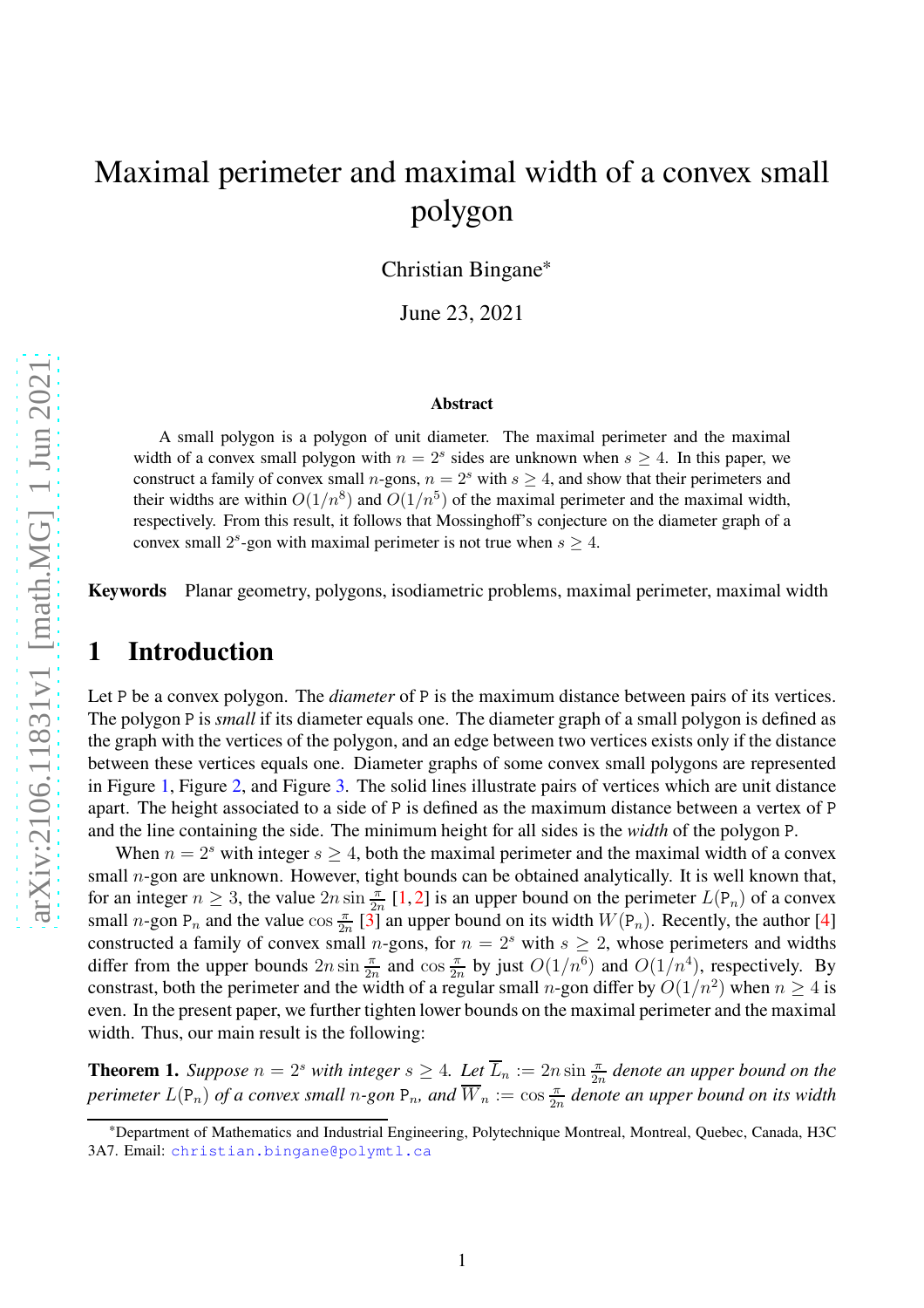$W(\mathsf{P}_n)$ *. Then there exists a convex small n-gon*  $\mathsf{D}_n$  *such that* 

$$
L(\mathsf{D}_n) = 2n \sin \frac{\pi}{2n} \cos \left( \frac{1}{2} \arctan \left( \tan \frac{2\pi}{n} \tan \frac{\pi}{n} \right) - \frac{1}{2} \arcsin \left( \frac{\sin(2\pi/n) \sin(\pi/n)}{\sqrt{4 \sin^2(\pi/n) + \cos(4\pi/n)}} \right) \right),
$$
  

$$
W(\mathsf{D}_n) = \cos \left( \frac{\pi}{2n} + \frac{1}{2} \arctan \left( \tan \frac{2\pi}{n} \tan \frac{\pi}{n} \right) - \frac{1}{2} \arcsin \left( \frac{\sin(2\pi/n) \sin(\pi/n)}{\sqrt{4 \sin^2(\pi/n) + \cos(4\pi/n)}} \right) \right),
$$

*and*

$$
\overline{L}_n - L(\mathsf{D}_n) = \frac{\pi^9}{8n^8} + O\left(\frac{1}{n^{10}}\right),
$$
  

$$
\overline{W}_n - W(\mathsf{D}_n) = \frac{\pi^5}{4n^5} + O\left(\frac{1}{n^7}\right).
$$

For all  $n = 2^s$  and  $s \ge 4$ , the diameter graph of the n-gon  $D_n$  has a cycle of length  $3n/4 - 1$ plus  $n/4 + 1$  pendant edges. In 2006, Mossinghoff [\[5\]](#page-9-4) conjectured that, when  $n = 2<sup>s</sup>$  and  $s \ge 2$ , the diameter graph of a convex small *n*-gon of maximal perimeter has a cycle of length  $n/2 + 1$  plus  $n/2 - 1$  additional pendant edges, and that is verified for  $s = 2$  and  $s = 3$ . However, the conjecture is no longer true for  $s \geq 4$  as the perimeter of  $D_n$  exceeds that of the optimal n-gon obtained by Mossinghoff.

<span id="page-1-0"></span>The remainder of this paper is organized as follows. Section [2](#page-1-1) recalls principal results on the maximal perimeter and the maximal width of convex small polygons. The proof of Theorem [1](#page-0-0) is given in Section [3.](#page-3-0) We maximize the perimeter and obtain polygons with even larger perimeters in Section [4.](#page-7-0) We conclude the paper in Section [5.](#page-9-5)



Figure 1: Two convex small 4-gons  $(P_4, L(P_4), W(P_4))$ : (a) Regular 4-gon; (b) 4-gon of maximal perimeter and maximal width [\[3,](#page-9-2) [6\]](#page-9-6)

#### <span id="page-1-1"></span>**2 Perimeters and widths of convex small polygons**

Let  $L(P)$  denote the perimeter of a polygon P and  $W(P)$  its width. For a given integer  $n \geq 3$ , let R<sub>n</sub> denote the regular small  $n$ -gon. We have

<span id="page-1-2"></span>
$$
L(\mathbf{R}_n) = \begin{cases} 2n \sin \frac{\pi}{2n} & \text{if } n \text{ is odd,} \\ n \sin \frac{\pi}{n} & \text{if } n \text{ is even,} \end{cases}
$$

and

$$
W(\mathbf{R}_n) = \begin{cases} \cos \frac{\pi}{2n} & \text{if } n \text{ is odd,} \\ \cos \frac{\pi}{n} & \text{if } n \text{ is even.} \end{cases}
$$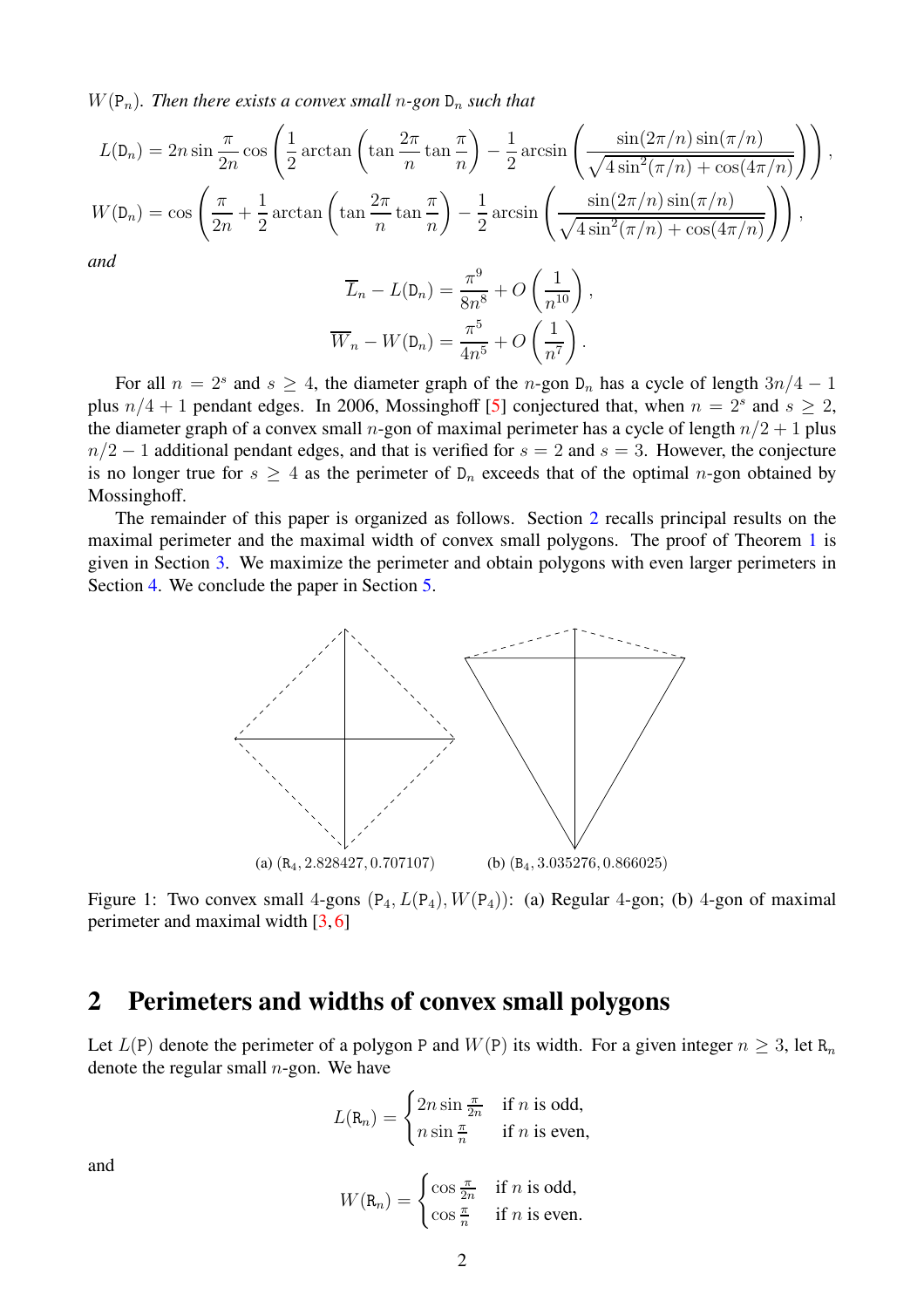<span id="page-2-2"></span><span id="page-2-0"></span>

<span id="page-2-1"></span>Figure 2: Two convex small 6-gons  $(P_6, L(P_6), W(P_6))$ : (a) Regular 6-gon; (b) Reinhardt 6-gon [\[1\]](#page-9-0)



<span id="page-2-4"></span>Figure 3: Three convex small 8-gons  $(P_8, L(P_8), W(P_8))$ : (a) Regular 8-gon; (b) An 8-gon of maximal width [\[7\]](#page-9-7); (c) 8-gon of maximal perimeter [\[8\]](#page-9-8)

When n has an odd factor m, consider the family of convex equilateral small  $n$ -gons constructed as follows:

- 1. Transform the regular small  $m$ -gon  $R_m$  into a Reuleaux  $m$ -gon by replacing each edge by a circle's arc passing through its end vertices and centered at the opposite vertex;
- 2. Add at regular intervals  $n/m 1$  vertices within each arc;
- 3. Take the convex hull of all vertices.

These *n*-gons are denoted  $R_{m,n}$  and

<span id="page-2-3"></span>
$$
L(\mathbf{R}_{m,n}) = 2n \sin \frac{\pi}{2n},
$$
  

$$
W(\mathbf{R}_{m,n}) = \cos \frac{\pi}{2n}.
$$

The 6-gon  $R_{3,6}$  is illustrated in Figure [2b.](#page-2-2)

**Theorem 2** (Reinhardt [\[1\]](#page-9-0), Datta [\[2\]](#page-9-1)). *For all*  $n \geq 3$ , *let*  $L_n^*$ n *denote the maximal perimeter among all convex small n*-gons and  $\overline{L}_n := 2n \sin \frac{\pi}{2n}$ .

• When  $n$  has an odd factor  $m$ ,  $L_n^* = \overline{L}_n$  is achieved by finitely many equilateral  $n$ -gons [\[9](#page-9-9)[–11\]](#page-9-10), *including*  $\mathbb{R}_{m,n}$ *. The optimal*  $n$ *-gon*  $\mathbb{R}_{m,n}$  *is unique if*  $m$  *is prime and*  $n/m \leq 2$ *.*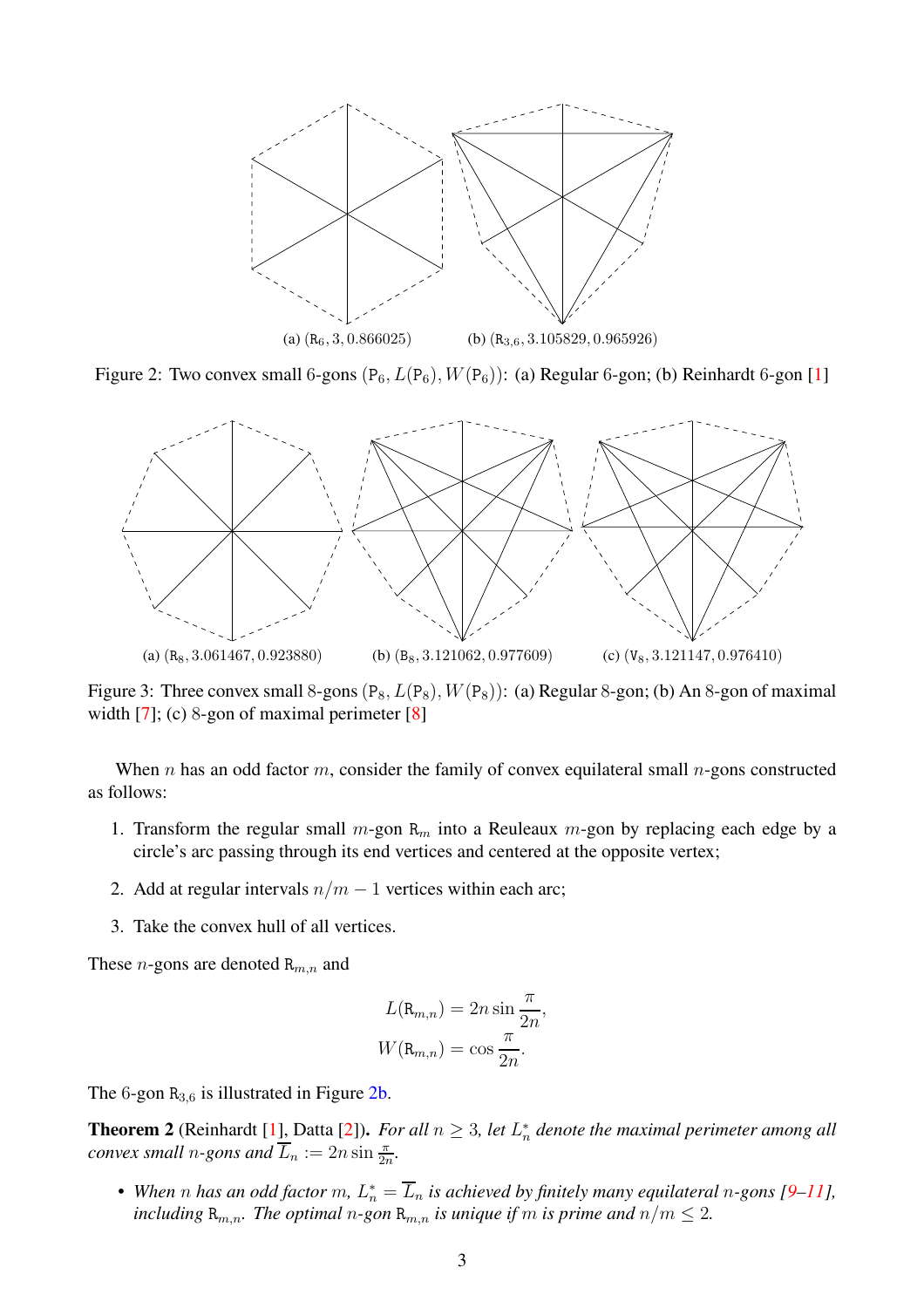• When  $n = 2^s$  with  $s \geq 2$ ,  $L(\mathbf{R}_n) < L_n^* < \overline{L}_n$ .

When  $n = 2<sup>s</sup>$ , the maximal perimeter  $L_n^*$  $\frac{1}{n}$  is only known for  $s \leq 3$ . Tamvakis [\[6\]](#page-9-6) determined that  $L_4^* = 2 + \sqrt{6} - \sqrt{2}$ , and this value is only achieved by B<sub>4</sub>, represented in Figure [1b.](#page-1-2) Audet, Hansen, and Messine [\[8\]](#page-9-8) proved that  $L_8^* = 3.1211471340...$ , which is only achieved by  $V_8$ , represented in Figure [3c.](#page-2-3)

**Theorem 3** (Bezdek and Fodor [\[3\]](#page-9-2)). For all  $n \geq 3$ , let  $W_n^*$  denote the maximal width among all *convex small n-gons and let*  $\overline{W}_n := \cos \frac{\pi}{2n}$ *.* 

- When *n* has an odd factor,  $W_n^* = \overline{W}_n$  is achieved by a convex small n-gon with maximal *perimeter*  $L_n^* = \overline{L}_n$ .
- When  $n = 2^s$  with integer  $s \geq 2$ ,  $W(\mathbf{R}_n) < W_n^* < \overline{W}_n$ .

When  $n = 2<sup>s</sup>$ , as the maximal perimeter  $L_n^*$ \*, the maximal width  $W_n^*$  is known for  $s \leq 3$ . Bezdek and Fodor [\[3\]](#page-9-2) proved that  $W_4^* = \frac{1}{2}$ 2  $\sqrt{3}$ , and this value is achieved by infinitely many convex small 4-gons, including that of maximal perimeter B<sub>4</sub>. Audet, Hansen, Messine, and Ninin [\[7\]](#page-9-7) found that  $W_8^* = \frac{1}{4}$  $\frac{1}{4}\sqrt{10+2\sqrt{7}}$ , which is also achieved by infinitely many convex small 8-gons, including B<sub>8</sub> represented in Figure [3b.](#page-2-4)

For  $n = 2<sup>s</sup>$  with  $s > 4$ , tight lower bounds on the maximal perimeter and the maximal width can be obtained analytically. The author [\[4\]](#page-9-3) constructed a family of convex small n-gons  $B_n$ , for  $n = 2<sup>s</sup>$ with  $s \geq 2$ , such that

$$
L(\mathsf{B}_n) = 2n \sin \frac{\pi}{2n} \cos \left( \frac{\pi}{2n} - \frac{1}{2} \arcsin \left( \frac{1}{2} \sin \frac{2\pi}{n} \right) \right),
$$
  

$$
W(\mathsf{B}_n) = \cos \left( \frac{\pi}{n} - \frac{1}{2} \arcsin \left( \frac{1}{2} \sin \frac{2\pi}{n} \right) \right),
$$

and

$$
\overline{L}_n - L(\mathsf{B}_n) = \frac{\pi^7}{32n^6} + O\left(\frac{1}{n^8}\right),
$$
  

$$
\overline{W}_n - W(\mathsf{B}_n) = \frac{\pi^4}{8n^4} + O\left(\frac{1}{n^6}\right).
$$

By contrast,

$$
\overline{L}_n - L(\mathbf{R}_n) = \frac{\pi^3}{8n^2} + O\left(\frac{1}{n^4}\right),
$$
  

$$
\overline{W}_n - W(\mathbf{R}_n) = \frac{3\pi^2}{8n^2} + O\left(\frac{1}{n^4}\right)
$$

for all even  $n \geq 4$ . Note that  $L(\mathsf{B}_4) = L_4^*$  $_4^*$ ,  $W(B_4) = W_4^*$ , and  $W(B_8) = W_8^*$ . The hexadecagon  $B_{16}$ and the triacontadigon  $B_{32}$  are illustrated in Figure [4.](#page-4-0) The diameter graph of  $B_n$  in Figure [4](#page-4-0) has the vertical edge as axis of symmetry and can be described by a cycle of length  $n/2 + 1$ , plus  $n/2 - 1$ additional pendant edges, arranged so that all but two particular vertices of the cycle have a pendant edge.

## <span id="page-3-0"></span>**3 Proof of Theorem [1](#page-0-0)**

For any  $n = 2<sup>s</sup>$  where  $s \ge 4$  is an integer, consider a convex small n-gon P<sub>n</sub> having the following diameter graph: a  $3n/4 - 1$ -length cycle  $v_0 - v_1 - \ldots - v_k - \ldots - v_{\frac{3n}{8} - 1} - v_{\frac{3n}{8}} - \ldots - v_{\frac{3n}{4} - k - 1} -$ ... – v<sub>3n</sub><sub>−2</sub> – v<sub>0</sub> plus n/4 + 1 pendant edges v<sub>0</sub> – v<sub>3n</sub><sub>−1</sub>, v<sub>3j−2</sub> – v<sub>3n</sub><sub>4</sub>+<sub>j−1</sub>, j<sup>o</sup> = 1,2,...,<sup>n</sup>/4, as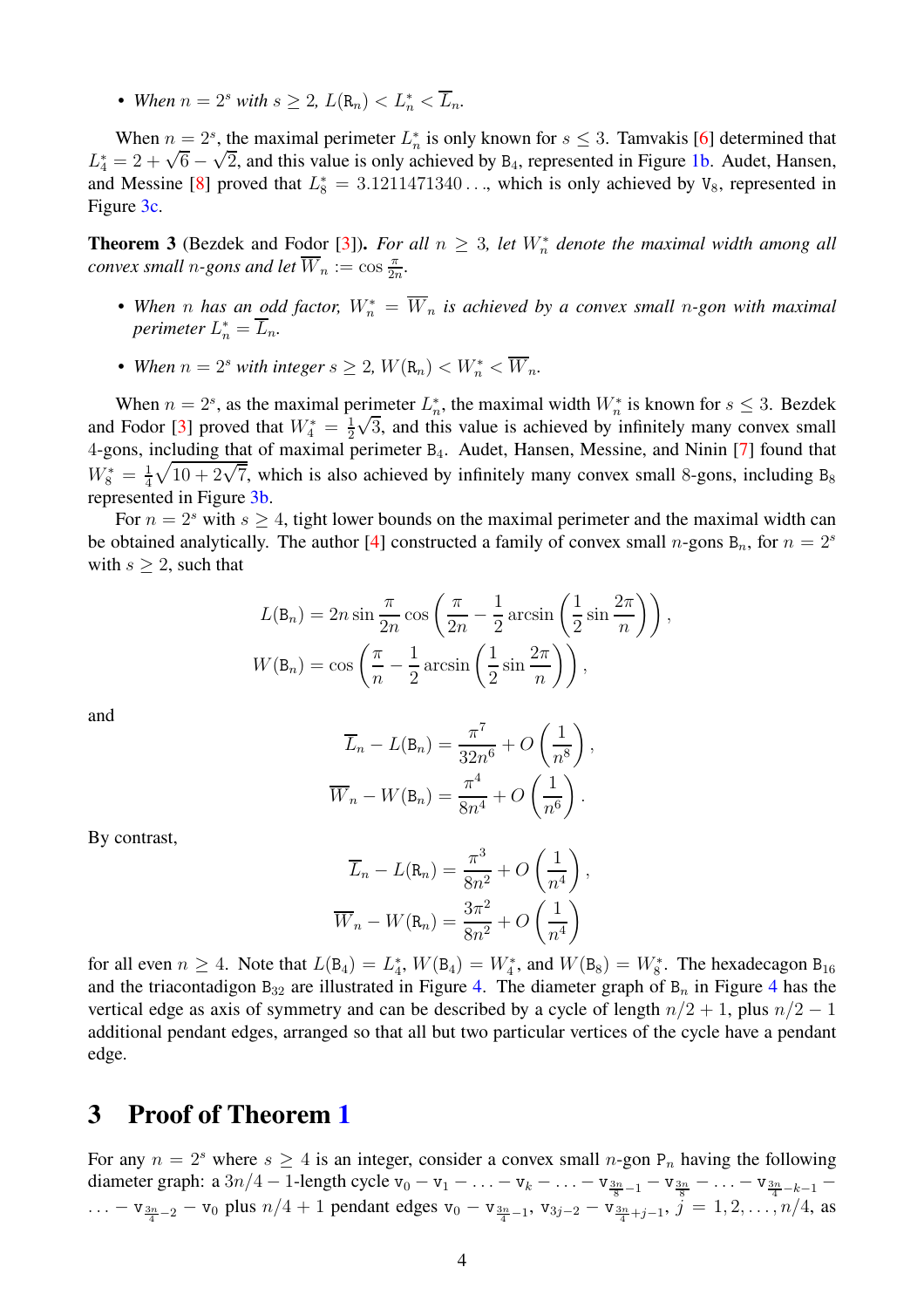<span id="page-4-0"></span>

Figure 4: Best prior polygons  $(B_n, L(B_n), W(B_n))$ : (a) Hexadecagon  $B_{16}$ ; (b) Triacontadigon  $B_{32}$ 

<span id="page-4-1"></span>

Figure 5: Definition of variables: Case of  $n = 16$  vertices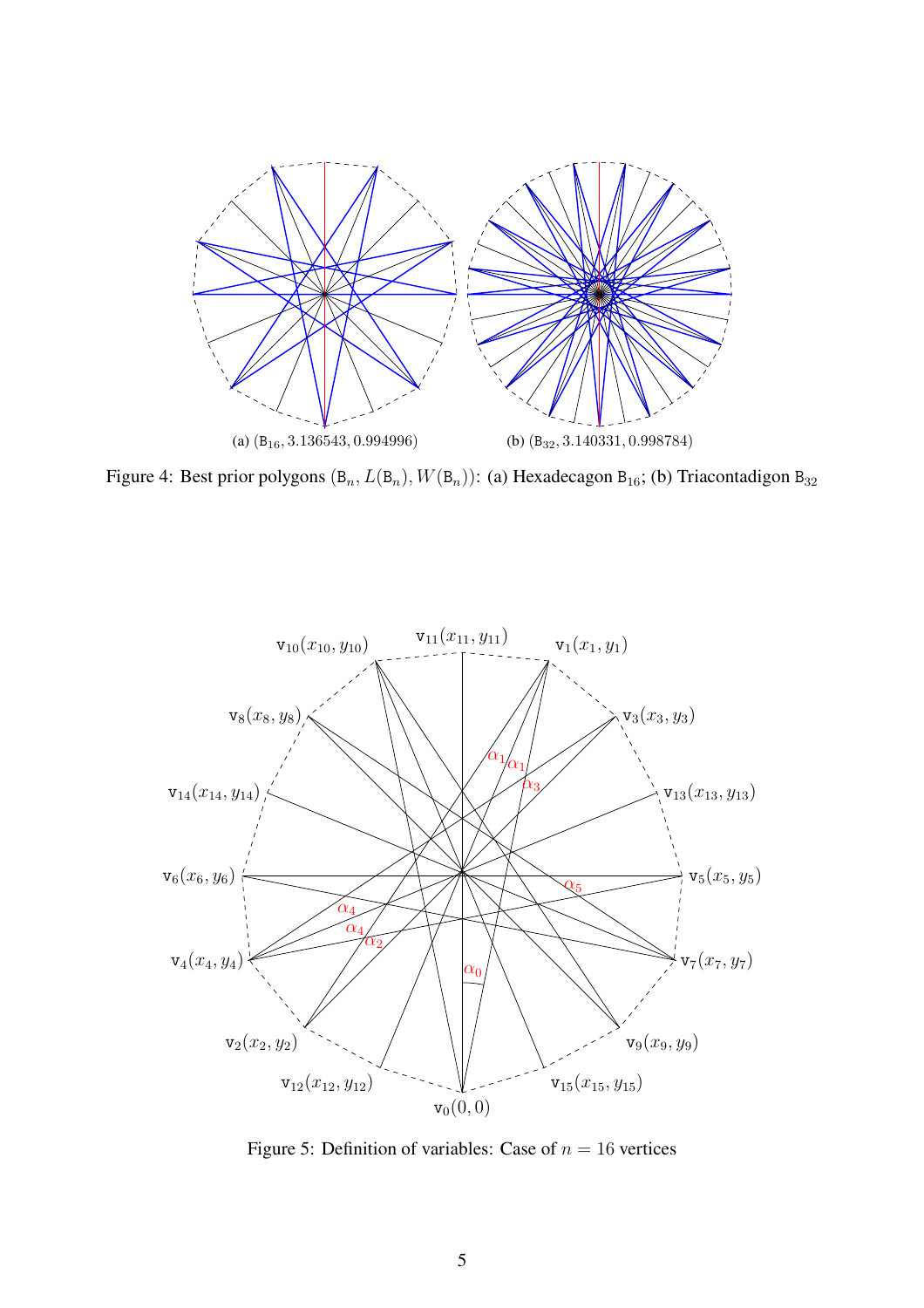illustred in Figure [5.](#page-4-1) We assume that  $P_n$  has the edge  $v_0 - v_{\frac{3n}{4}-1}$  as axis of symmetry, and for all  $j = 1, 2, \ldots, n/4$ , the pendant edge v<sub>3j−2</sub> – v<sub>3n+j−1</sub> bissects the angle formed at the vertex v<sub>3j−2</sub> by the edge  $v_{3j-2} - v_{3j-1}$  and the edge  $v_{3j-2} - v_{3j-3}$ .

For  $k = 0, 1, \ldots, 3n/8 - 1$ , let  $c_k = 2$  if  $k = 3j - 2$ , and  $c_k = 1$  otherwise. Then let  $c_0\alpha_0$ denote the angle formed at the vertex  $v_0$  by the edge  $v_0 - v_1$  and the edge  $v_0 - v_{\frac{3n}{4}-1}$ , and for all  $k = 1, 2, \ldots, 3n/8 - 1$ ,  $c_k \alpha_k$  the angle formed at the vertex  $v_k$  by the edge  $v_k - v_{k+1}$  and the edge  $v_k - v_{k-1}$ . Since P<sub>n</sub> is symmetric, we have

<span id="page-5-6"></span><span id="page-5-0"></span>
$$
\sum_{j=1}^{n/8} \alpha_{3j-3} + 2\alpha_{3j-2} + \alpha_{3j-1} = \frac{\pi}{2},\tag{1}
$$

<span id="page-5-1"></span>and

$$
L(\mathbf{P}_n) = \sum_{j=0}^{n/8} 4 \sin \frac{\alpha_{3j-3}}{2} + 8 \sin \frac{\alpha_{3j-2}}{2} + 4 \sin \frac{\alpha_{3j-1}}{2}, \tag{2a}
$$

$$
W(\mathbf{P}_n) = \min_{k=0,1,\dots,3n/8-1} \cos \frac{\alpha_k}{2}.
$$
 (2b)

We use cartesian coordinates to describe the n-gon  $P_n$ , assuming that a vertex  $v_k$ ,  $k = 0, 1, \ldots, n-$ 1, is positioned at abscissa  $x_k$  and ordinate  $y_k$ . Placing the vertex  $v_0$  at the origin, we set  $x_0 = y_0 = 0$ . We also assume that  $P_n$  is in the half-plane  $y \ge 0$ .

Place the vertex  $v_{\frac{3n}{4}-1}$  at  $(0, 1)$  in the plane. We have

$$
x_{\frac{3n}{8}-1} = \sum_{k=1}^{3n/8-1} (-1)^{k-1} \sin\left(\sum_{i=0}^{k-1} c_i \alpha_i\right) = -x_{\frac{3n}{8}},\tag{3a}
$$

$$
y_{\frac{3n}{8}-1} = \sum_{k=1}^{3n/8-1} (-1)^{k-1} \cos\left(\sum_{i=0}^{k-1} c_i \alpha_i\right) = y_{\frac{3n}{8}}.
$$
 (3b)

Since the edge  $v_{\frac{3n}{8}-1} - v_{\frac{3n}{8}}$  is horizontal and  $||v_{\frac{3n}{8}-1} - v_{\frac{3n}{8}}|| = 1$ , we also have

<span id="page-5-3"></span><span id="page-5-2"></span>
$$
x_{\frac{3n}{8}-1} = 1/2 = -x_{\frac{3n}{8}}.\tag{4}
$$

<span id="page-5-5"></span>Now, suppose  $\alpha_k = \frac{\pi}{n} + (-1)^k \delta$  with  $|\delta| < \frac{\pi}{n}$  $\frac{\pi}{n}$  for all  $k = 0, 1, \ldots, 3n/8 - 1$ . Then [\(1\)](#page-5-0) is verified and [\(2\)](#page-5-1) becomes

$$
L(\mathbf{P}_n) = 2n \sin \frac{\pi}{2n} \cos \frac{\delta}{2},\tag{5a}
$$

<span id="page-5-4"></span>
$$
W(\mathbf{P}_n) = \cos\left(\frac{\pi}{2n} + \frac{|\delta|}{2}\right). \tag{5b}
$$

Coordinates  $(x_{\frac{3n}{8}-1}, y_{\frac{3n}{8}-1})$  in [\(3\)](#page-5-2) are given by

$$
x_{\frac{3n}{8}-1} = \sum_{j=1}^{n/8} (-1)^{j-1} \left( \sin\left(\frac{(4j-3)\pi}{n} - (-1)^j \delta\right) - \sin\left(\frac{(4j-1)\pi}{n} + (-1)^j \delta\right) \right) + \sum_{j=1}^{n/8-1} (-1)^{j-1} \sin\frac{4j\pi}{n} = \frac{\cos\frac{2\pi}{n} + \sin\frac{2\pi}{n}}{2\cos\frac{2\pi}{n}} - \frac{\sin\frac{\pi}{n}\cos\delta}{\cos\frac{2\pi}{n}} + \frac{\cos\frac{\pi}{n}\sin\delta}{\sin\frac{2\pi}{n}},
$$
(6a)  

$$
y_{\frac{3n}{8}-1} = \sum_{j=1}^{n/8} (-1)^{j-1} \left( \cos\left(\frac{(4j-3)\pi}{n} - (-1)^j \delta\right) - \cos\left(\frac{(4j-1)\pi}{n} + (-1)^j \delta\right) \right) + \sum_{j=1}^{n/8-1} (-1)^{j-1} \cos\frac{4j\pi}{n} = \frac{\cos\frac{2\pi}{n} + \sin\frac{2\pi}{n}}{2\cos\frac{2\pi}{n}} - \frac{\sin\frac{\pi}{n}\cos\delta}{\cos\frac{2\pi}{n}} - \frac{\cos\frac{\pi}{n}\sin\delta}{\sin\frac{2\pi}{n}}.
$$
(6b)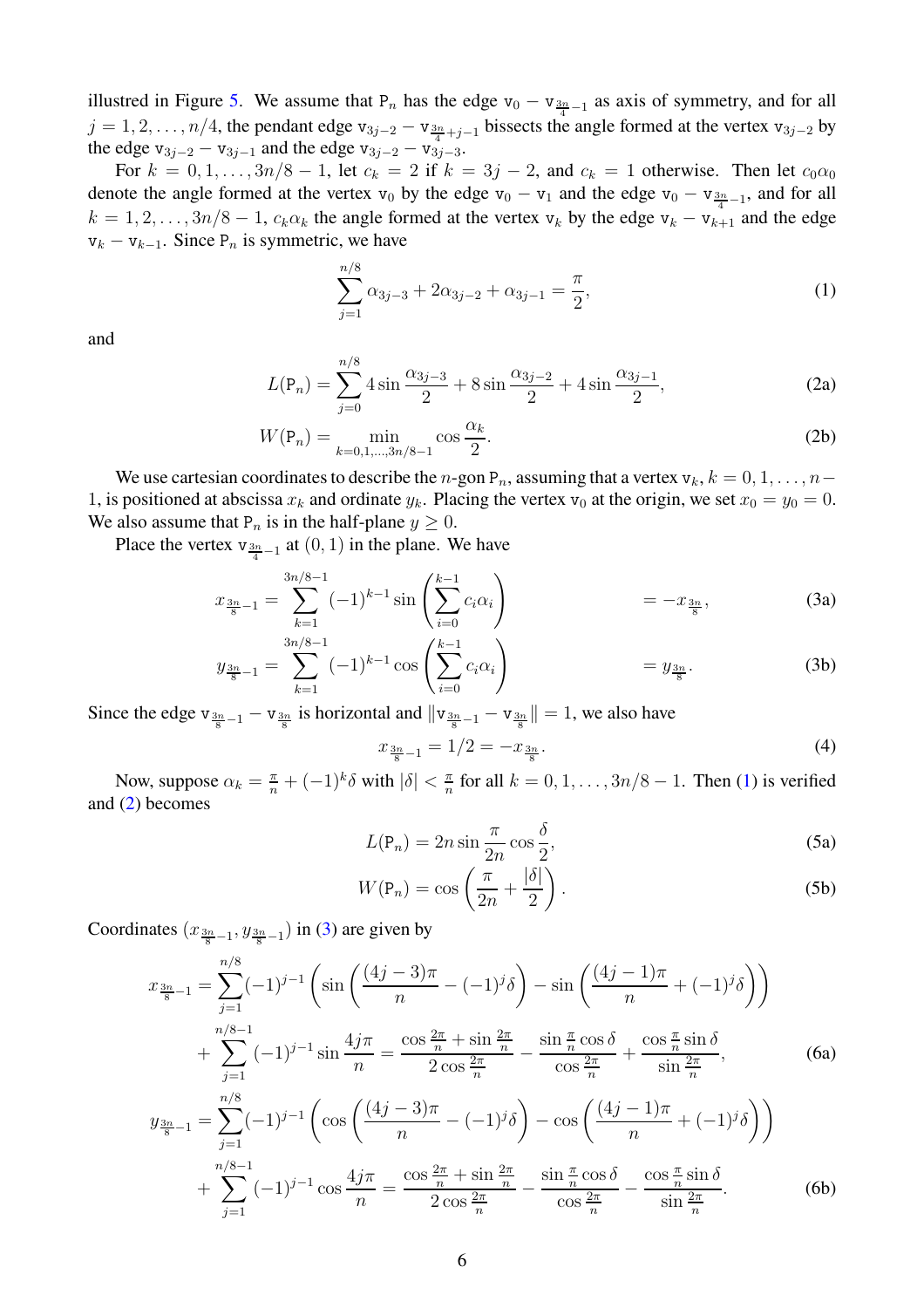From  $(4)$  and  $(6a)$ , we deduce that

$$
\frac{\sin\frac{\pi}{n}\cos\delta}{\cos\frac{2\pi}{n}} - \frac{\cos\frac{\pi}{n}\sin\delta}{\sin\frac{2\pi}{n}} = \frac{\sin\frac{2\pi}{n}}{2\cos\frac{2\pi}{n}}.
$$

This equation has a solution  $\delta_0(n)$  satisfying

$$
\delta_0(n) = \arctan\left(\tan\frac{2\pi}{n}\tan\frac{\pi}{n}\right) - \arcsin\left(\frac{\sin(2\pi/n)\sin(\pi/n)}{\sqrt{4\sin^2(\pi/n) + \cos(4\pi/n)}}\right)
$$

$$
= \frac{\pi^4}{n^4} + \frac{19\pi^6}{12n^6} + O\left(\frac{1}{n^8}\right).
$$

Let  $D_n$  denote the *n*-gon obtained by setting  $\delta = \delta_0(n)$ . We have, from [\(5\)](#page-5-5),

$$
L(\mathsf{D}_n) = 2n \sin \frac{\pi}{2n} \cos \left( \frac{1}{2} \arctan \left( \tan \frac{2\pi}{n} \tan \frac{\pi}{n} \right) - \frac{1}{2} \arcsin \left( \frac{\sin(2\pi/n) \sin(\pi/n)}{\sqrt{4 \sin^2(\pi/n) + \cos(4\pi/n)}} \right) \right),
$$
  

$$
W(\mathsf{D}_n) = \cos \left( \frac{\pi}{2n} + \frac{1}{2} \arctan \left( \tan \frac{2\pi}{n} \tan \frac{\pi}{n} \right) - \frac{1}{2} \arcsin \left( \frac{\sin(2\pi/n) \sin(\pi/n)}{\sqrt{4 \sin^2(\pi/n) + \cos(4\pi/n)}} \right) \right),
$$

and

$$
\overline{L}_n - L(\mathsf{D}_n) = \frac{\pi^9}{8n^8} + \frac{25\pi^{11}}{64n^{10}} + O\left(\frac{1}{n^{12}}\right),
$$
  

$$
\overline{W}_n - W(\mathsf{D}_n) = \frac{\pi^5}{4n^5} + \frac{37\pi^7}{96n^7} + O\left(\frac{1}{n^8}\right).
$$

<span id="page-6-0"></span>By construction,  $D_n$  is convex and small. We illustrate  $D_n$  for some n in Figure [6.](#page-6-0)



Figure 6: Polygons  $(D_n, L(D_n), W(D_n))$  defined in Theorem [1:](#page-0-0) (a) Hexadecagon  $D_{16}$ ; (b) Triacontadigon  $D_{32}$ 

All polygons presented in this work were implemented as a MATLAB package: OPTIGON [\[12\]](#page-10-0), which is freely available at <https://github.com/cbingane/optigon>. In OPTIGON, we provide MATLAB functions that give the coordinates of the vertices. One can also find an algorithm developed in [\[13\]](#page-10-1) to find an estimate of the maximal area of a small n-gon when  $n \ge 6$  is even.

Table [1](#page-7-1) shows the perimeters of  $D_n$ , along with the upper bounds  $\overline{L}_n$ , the perimeters of polygons  $R_n$ and  $B_n$ . As suggested by Theorem [1,](#page-0-0)  $D_n$  provides a tighter lower bound on the maximal perimeter  $L_n^*$ n

 $\Box$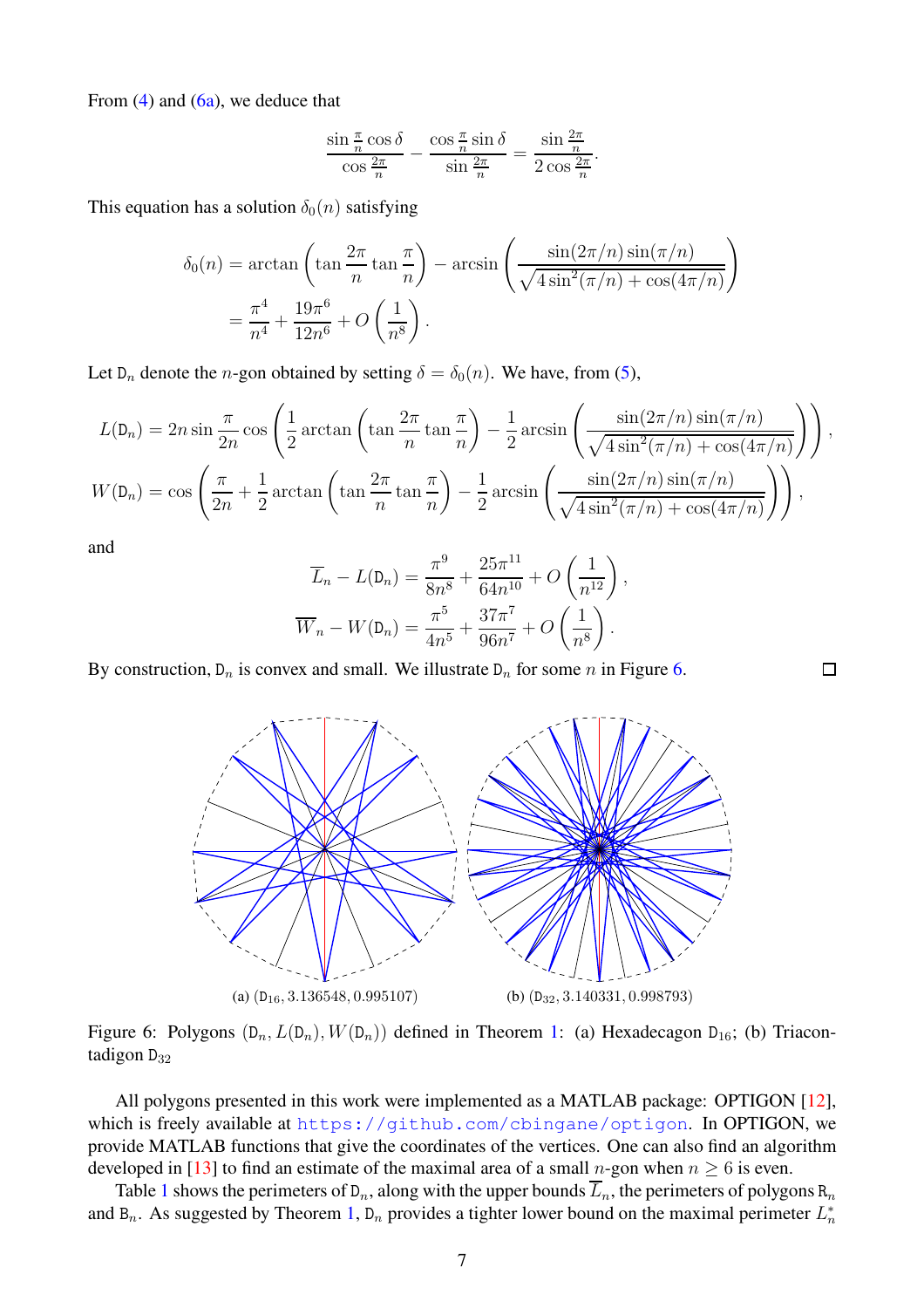compared to the best prior convex small  $n$ -gon  $B_n$ . For instance, we can note that

$$
\begin{array}{llll} L_{64}^* - L(\mathtt{D}_{64}) & < \overline{L}_{64} - L(\mathtt{D}_{64}) & = 1.33\ldots \times 10^{-11} & < \overline{L}_{64} - L(\mathtt{B}_{64}) & = 1.37\ldots \times 10^{-9}, \\ L_{128}^* - L(\mathtt{D}_{128}) & < \overline{L}_{128} - L(\mathtt{D}_{128}) & = 5.19\ldots \times 10^{-14} & < \overline{L}_{128} - L(\mathtt{B}_{128}) & = 2.14\ldots \times 10^{-11}. \end{array}
$$

The fraction  $\frac{L(D_n)-L(B_n)}{\overline{L}_n-L(B_n)}$  of the length of the interval  $[L(B_n), \overline{L}_n]$  containing  $L(D_n)$  shows that  $L(D_n)$ approaches  $\overline{L}_n$  much faster than  $L(\mathsf{B}_n)$  as n increases. Indeed,  $L(\mathsf{D}_n) - L(\mathsf{B}_n) \sim \pi^7/(32n^6)$  for large n.

<span id="page-7-1"></span>Table [2](#page-7-2) displays the widths of  $D_n$ , along with the upper bounds  $\overline{W}_n$ , the widths of  $R_n$  and  $B_n$ . Again, when  $n = 2<sup>s</sup>$ , D<sub>n</sub> provides a tighter lower bound on the maximal width  $W_n^*$  compared to B<sub>n</sub>. We also remark that  $W(D_n)$  approaches  $\overline{W}_n$  much faster than  $W(B_n)$  as n increases.

| Table 1: Perimeters of $D_n$ |  |
|------------------------------|--|
|                              |  |

| $\, n$ | $L(R_n)$     | $L(\mathsf{B}_n)$ | $L(\mathsf{D}_n)$ | $L_n$            | $L(\mathsf{D}_n)-L(\mathsf{B}_n)$<br>$\overline{L}_n - L(\mathsf{B}_n)$ |
|--------|--------------|-------------------|-------------------|------------------|-------------------------------------------------------------------------|
| 16.    | 3.1214451523 | 3.1365427675      | 3.1365475080      | 3.1365484905     | 0.8283                                                                  |
| 32     | 3.1365484905 | 3.1403310687      | 3.1403311535      | 3.1403311570     | 0.9604                                                                  |
| 64     | 3.1403311570 | 3.1412772496      | 3.141277250919    | 3.141277250933   | 0.9903                                                                  |
| 128    | 3.1412772509 | 3.141513801123    | 3.14151380114425  | 3.14151380114430 | 0.9976                                                                  |

<span id="page-7-3"></span>Table 2: Widths of  $D_n$ 

<span id="page-7-2"></span>

| $\boldsymbol{n}$ | $W(\mathbf{R}_n)$ | $W(\mathsf{B}_n)$ | $W(\mathsf{D}_n)$ | $W_n$        | $W(\mathsf{D}_n) - W(\mathsf{B}_n)$<br>$\overline{W}_n-W(\mathsf{B}_n)$ |
|------------------|-------------------|-------------------|-------------------|--------------|-------------------------------------------------------------------------|
| 16               | 0.9807852804      | 0.9949956687      | 0.9951068324      | 0.9951847267 | 0.5880                                                                  |
| 32               | 0.9951847267      | 0.9987837929      | 0.9987931407      | 0.9987954562 | 0.8015                                                                  |
| 64               | 0.9987954562      | 0.9996980921      | 0.9996987472      | 0.9996988187 | 0.9016                                                                  |
| 128              | 0.9996988187      | 0.9999246565      | 0.9999246996      | 0.9999247018 | 0.9509                                                                  |
| 256              | 0.9999247018      | 0.9999811724      | 0.9999811752      | 0.9999811753 | 0.9755                                                                  |

### <span id="page-7-0"></span>**4 Maximizing the perimeter**

For  $n = 2^s$  with  $s \ge 4$ , we can improve  $L(\mathsf{D}_n)$  by adjusting the angles  $\alpha_0, \alpha_1, \dots, \alpha_{\frac{3n}{8}-1}$  from our parametrization of Section [3](#page-3-0) to maximize the perimeter  $L(P_n)$  in [\(2a\)](#page-5-6), creating a polygon  $D_n^*$  with larger perimeter. Thus,  $L(\mathsf{D}_n^*)$  $\binom{n}{n}$  is the optimal value of the following optimization problem:

$$
L(\mathsf{D}_n^*) = \max_{\alpha} \sum_{k=0}^{3n/8 - 1} 4c_k \sin \frac{\alpha_k}{2}
$$
 (7a)

s.t. 
$$
\sum_{k=1}^{3n/8-1} (-1)^{k-1} \sin\left(\sum_{i=0}^{k-1} c_i \alpha_i\right) = 1/2,
$$
 (7b)

$$
\sum_{k=0}^{3n/8-1} c_k \alpha_k = \pi/2,
$$
\n(7c)

$$
0 \le c_k \alpha_k \le \pi/3 \qquad \forall k = 0, 1, ..., 3n/8 - 1, \qquad (7d)
$$

where  $c_k$  is 2 if  $k = 3j - 2$ , and 1 otherwise.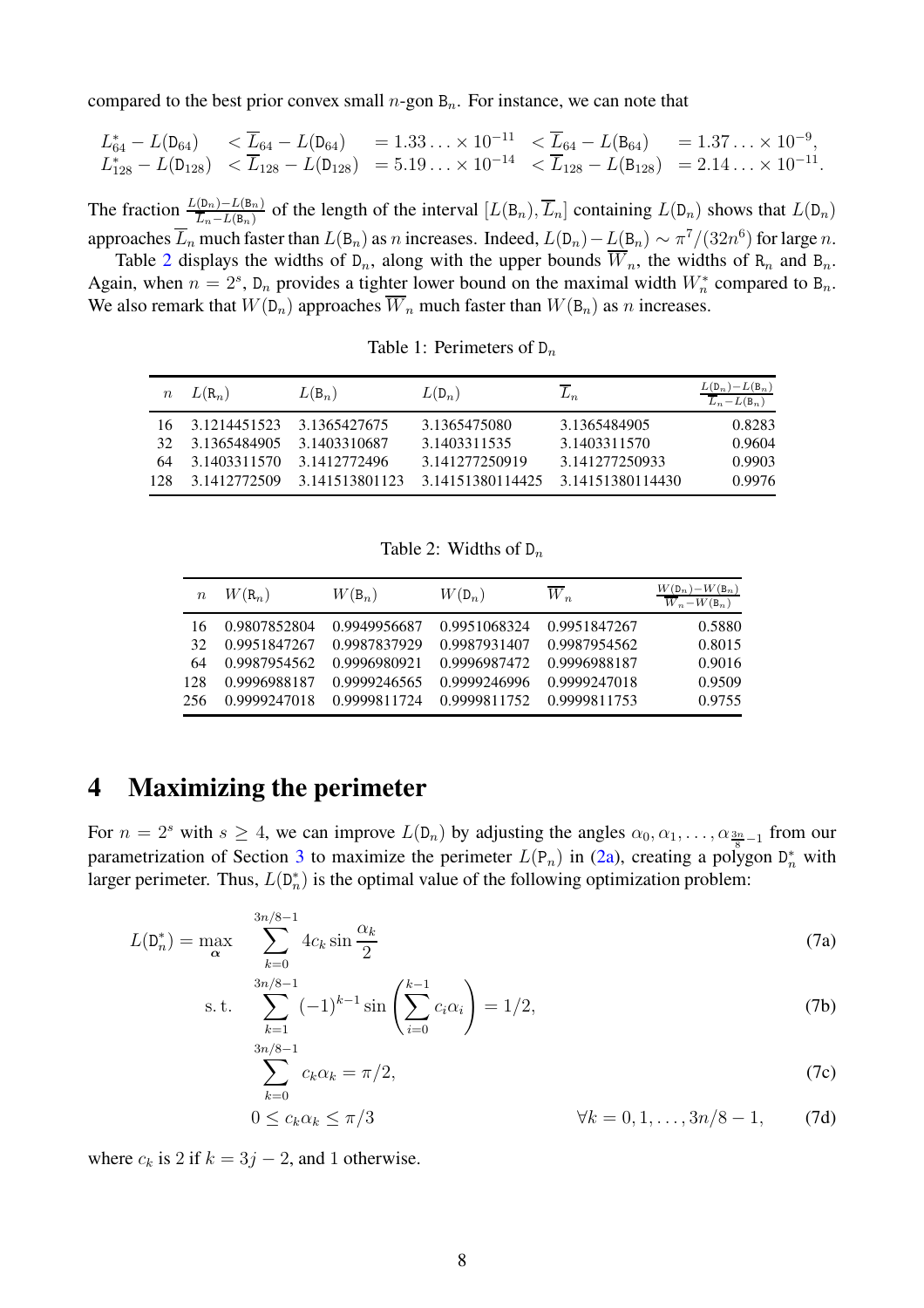This approach was already used by Mossinghoff [\[5\]](#page-9-4) to obtain a convex small n-gon  $B_n^*$  $_n^*$ , for  $n=2^s$ with  $s \geq 3$ , with the same diameter graph as  $B_n$  but larger perimeter. We can show that

$$
L(\mathsf{B}_{n}^{*}) = \max_{\alpha} \quad 4 \sin \frac{\alpha_{0}}{2} + \sum_{k=1}^{n/4 - 1} 8 \sin \frac{\alpha_{k}}{2} + 4 \sin \frac{\alpha_{n/4}}{2}
$$
(8a)

s.t. 
$$
\sin \alpha_0 - \sum_{k=2}^{n/4} (-1)^k \sin \left( \alpha_0 + \sum_{i=1}^{k-1} 2\alpha_i \right) = -1/2,
$$
 (8b)

<span id="page-8-1"></span>
$$
\alpha_0 + \sum_{k=1}^{n/2} 2\alpha_k + \alpha_{n/4} = \pi/2, \tag{8c}
$$

$$
0 \le \alpha_k \le \pi/6 \qquad \forall k = 0, 1, \dots, n/4 - 1, \quad \text{(8d)}
$$

$$
0 \le \alpha_{n/4} \le \pi/3. \tag{8e}
$$

Note that  $L(\mathsf{B}^*_8)$  $\binom{*}{8} = L_8^*$ <sup>\*</sup><sub>8</sub>. Then Mossinghoff asked if  $L(\mathsf{B}_{16}^*) = L_{16}^*$  and if the maximal perimeter when  $n = 2<sup>s</sup>$  is always achieved by a polygon with the same diameter graph as  $B_n$ . Numerical results in Table [3](#page-8-0) show that both conjectures are not true. Indeed, for all  $n = 2<sup>s</sup>$  and  $s \ge 4$ , we have  $L(\mathsf{B}_n^*)$ \*)  $\langle L(\mathsf{D}_n) \rangle \langle L(\mathsf{D}_n^*) \rangle$  $\binom{n}{n}$ .

Problems [\(7\)](#page-7-3) and [\(8\)](#page-8-1) were solved on the NEOS Server 6.0 using AMPL with Couenne 0.5.8. AMPL codes have been made available at <https://github.com/cbingane/optigon>. The solver Couenne [\[14\]](#page-10-2) is a branch-and-bound algorithm that aims at finding global optima of nonconvex mixed-integer nonlinear optimization problems.

Table [3](#page-8-0) shows the optimal values  $\hat{L}(\mathsf{D}_n^*)$  $\binom{n}{n}$  and  $L(\mathsf{B}_{n}^*)$  $\binom{2}{n}$  for  $n = 16, 32, 64$ , along with the perimeters of  $D_n$ , the upper bounds  $\overline{L}_n$ , and the fraction  $\lambda_n^*$  $\frac{\partial}{\partial n} := \frac{L(\mathsf{D}_{n}^*) - L(\mathsf{D}_{n})}{\overline{L}_n - L(\mathsf{D}_{n})}$  $\frac{(D_n^*)-L(D_n)}{\overline{L}_n-L(D_n)}$  of the length of the interval  $[L(D_n), \overline{L}_n]$ where  $L(\mathsf{D}_n^*)$  $\binom{n}{n}$  lies. The results support the following keypoints:

- 1. For each *n*, the optimal perimeter  $L(\mathsf{B}_n^*)$  $\binom{*}{n}$  computed here agrees with the value obtained by Mossinghoff [\[5,](#page-9-4) [15\]](#page-10-3).
- 2. For all  $n = 2^s$  and  $s \ge 4$ ,  $L(\mathsf{B}_n^*)$ \*)  $\langle L(\mathsf{D}_n) \rangle \langle L(\mathsf{D}_n^*) \rangle$  $_n^*$ , i.e.,  $B_n^*$  $\frac{1}{n}$  is a suboptimal solution.
- 3. The fraction  $\lambda_n^*$ <sup>\*</sup>/<sub>n</sub> appears to approach a scalar  $\lambda^* \in (0,1)$  as *n* increases, i.e.,  $\overline{L}_n - L(\mathsf{D}_n^*)$  $\binom{1}{n} =$  $O(1/n^8)$ .

The optimal angles  $\alpha_k^*$  $\underset{k}{\ast}$  that produce  $D_n^*$  $n<sub>n</sub>$  appear in Table [4.](#page-9-11) They exhibit a pattern of damped oscillation, converging in an alterning manner to a mean value around  $\pi/n$ . We remark that

$$
W(\mathbf{D}_n^*) = \cos(\alpha_0^*/2) < W(\mathbf{D}_n)
$$

<span id="page-8-0"></span>for all *n*. We ask if  $L(D_{16}^*) = L_{16}^*$  and if  $W(D_{16}) = W_{16}^*$ .

Table 3: Perimeters of  $D_n^*$ n

|     | $n\quad L(\mathsf{B}_n^*)$                      | $L(\mathsf{D}_n)$ | $L(\mathsf{D}_n^*)$ | $L_n$          | $\lambda_n^*$ |
|-----|-------------------------------------------------|-------------------|---------------------|----------------|---------------|
|     | 16 3.1365439563 [5]                             | 3.1365475080      | 3.1365477165        | 3.1365484905   | 0.2122        |
| 32  | 3.1403310858 [5]                                | 3.1403311535      | 3.1403311541        | 3.1403311570   | 0.1947        |
| -64 | 3.1412772498 [15] 3.141277250919 3.141277250922 |                   |                     | 3.141277250933 | 0.1908        |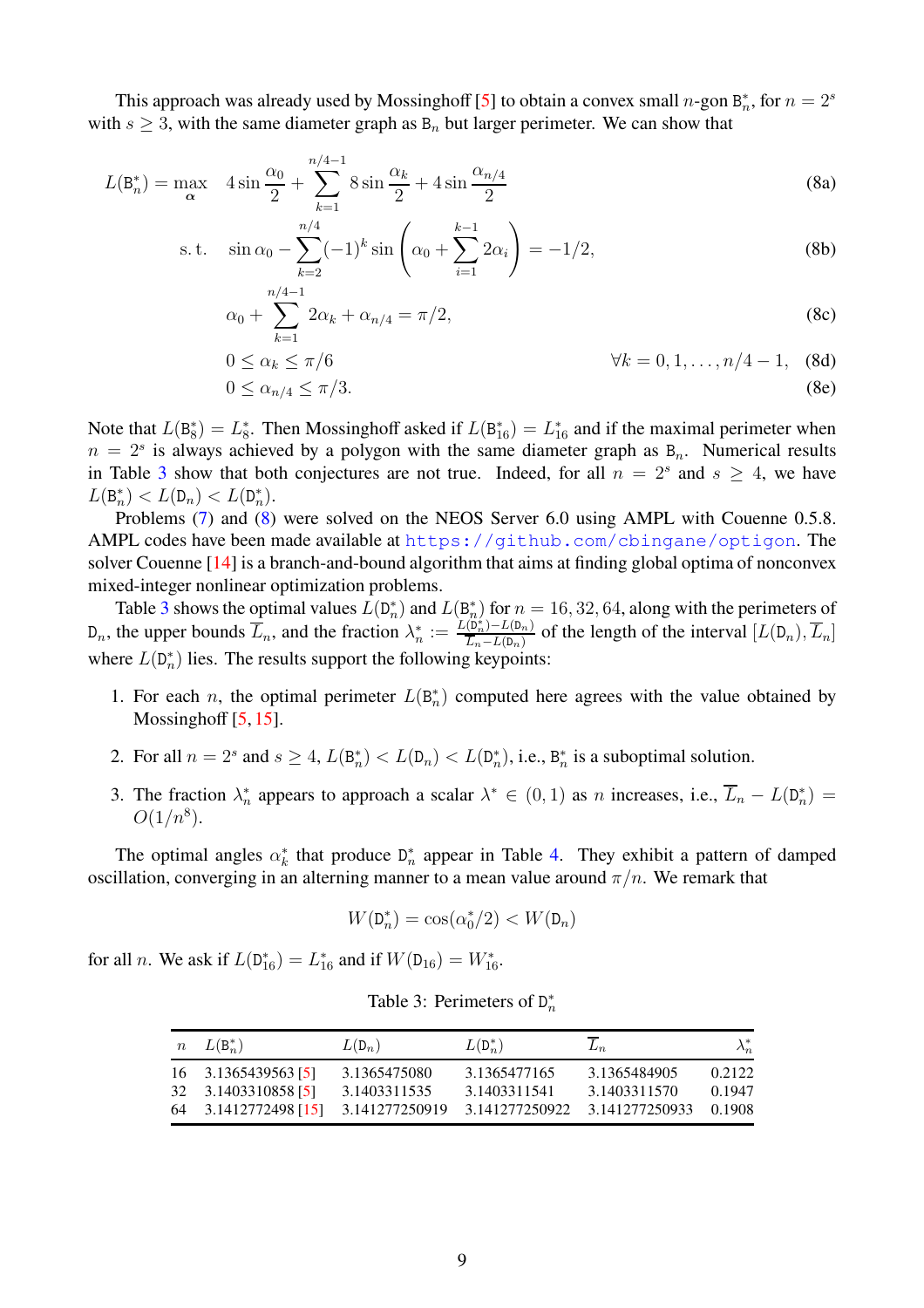<span id="page-9-11"></span>

| $\boldsymbol{n}$ | $\imath$      | $\alpha_{6i}^*$ | $\alpha_{6i+1}^*$ | $\alpha_{6i+2}^*$ | $\alpha_{6i+3}^*$ | $\alpha_{6i+4}^*$ | $\alpha_{6i+5}^*$ |
|------------------|---------------|-----------------|-------------------|-------------------|-------------------|-------------------|-------------------|
| 16               |               | 0.198316        | 0.194503          | 0.197746          | 0.194994          | 0.197164          | 0.196406          |
| 32               |               | 0.0982941       | 0.0980569         | 0.0982850         | 0.0980648         | 0.0982750         | 0.0980908         |
|                  |               | 0.0982593       | 0.0981082         | 0.0982205         | 0.0981293         | 0.0981985         | 0.0981752         |
| 64               | $\theta$      | 0.0490948       | 0.0490800         | 0.0490947         | 0.0490801         | 0.0490945         | 0.0490806         |
|                  |               | 0.0490942       | 0.0490808         | 0.0490936         | 0.0490812         | 0.0490931         | 0.0490822         |
|                  | $\mathcal{D}$ | 0.0490926       | 0.0490827         | 0.0490915         | 0.0490833         | 0.0490909         | 0.0490846         |
|                  | 3             | 0.0490902       | 0.0490852         | 0.0490888         | 0.0490860         | 0.0490881         | 0.0490874         |

Table 4: Angles  $\alpha_k^*$  $_k^*$  of  $D_n^*$ n

# <span id="page-9-5"></span>**5 Conclusion**

We provided tigther lower bounds on the maximal perimeter and the maximal width of convex small *n*-gons when *n* is a power of 2. For each  $n = 2<sup>s</sup>$  with integer  $s \ge 4$ , we constructed a convex small n-gon D<sub>n</sub> whose perimeter and width are within  $\pi^9/(8n^8) + O(1/n^{10})$  and  $\pi^5/(4n^5) + O(1/n^7)$  of the maximal perimeter and the maximal width, respectively. We also showed that Mossinghoff's conjecture on the diameter graph of a convex small  $n$ -gon of maximal perimeter, when  $n$  is a power of 2, is not true, and proposed solutions  $D_n^*$  with the same diameter graph as  $D_n$  but larger perimeters.

#### <span id="page-9-0"></span>**References**

- <span id="page-9-1"></span>[1] K. Reinhardt, "Extremale polygone gegebenen durchmessers," *Jahresbericht der Deutschen Mathematiker-Vereinigung*, vol. 31, pp. 251–270, 1922.
- <span id="page-9-2"></span>[2] B. Datta, "A discrete isoperimetric problem," *Geometriae Dedicata*, vol. 64, no. 1, pp. 55–68, 1997.
- [3] A. Bezdek and F. Fodor, "On convex polygons of maximal width," *Archiv der Mathematik*, vol. 74, no. 1, pp. 75–80, 2000.
- <span id="page-9-3"></span>[4] C. Bingane, "Tight bounds on the maximal perimeter and the maximal width of convex small polygons," Tech. Rep. G-2020-53, Les cahiers du GERAD, 2020.
- <span id="page-9-4"></span>[5] M. J. Mossinghoff, "Isodiametric problems for polygons," *Discrete & Computational Geometry*, vol. 36, no. 2, pp. 363–379, 2006.
- <span id="page-9-6"></span>[6] N. K. Tamvakis, "On the perimeter and the area of the convex polygon of a given diameter," *Bull. Greek Math. Soc*, vol. 28, pp. 115–132, 1987.
- <span id="page-9-7"></span>[7] C. Audet, P. Hansen, F. Messine, and J. Ninin, "The small octagons of maximal width," *Discrete & Computational Geometry*, vol. 49, no. 3, pp. 589–600, 2013.
- <span id="page-9-8"></span>[8] C. Audet, P. Hansen, and F. Messine, "The small octagon with longest perimeter," *Journal of Combinatorial Theory, Series A*, vol. 114, no. 1, pp. 135–150, 2007.
- <span id="page-9-9"></span>[9] M. J. Mossinghoff, "Enumerating isodiametric and isoperimetric polygons," *Journal of Combinatorial Theory, Series A*, vol. 118, no. 6, pp. 1801–1815, 2011.
- [10] K. G. Hare and M. J. Mossinghoff, "Sporadic Reinhardt polygons," *Discrete & Computational Geometry*, vol. 49, no. 3, pp. 540–557, 2013.
- <span id="page-9-10"></span>[11] K. G. Hare and M. J. Mossinghoff, "Most Reinhardt polygons are sporadic," *Geometriae Dedicata*, vol. 198, no. 1, pp. 1–18, 2019.